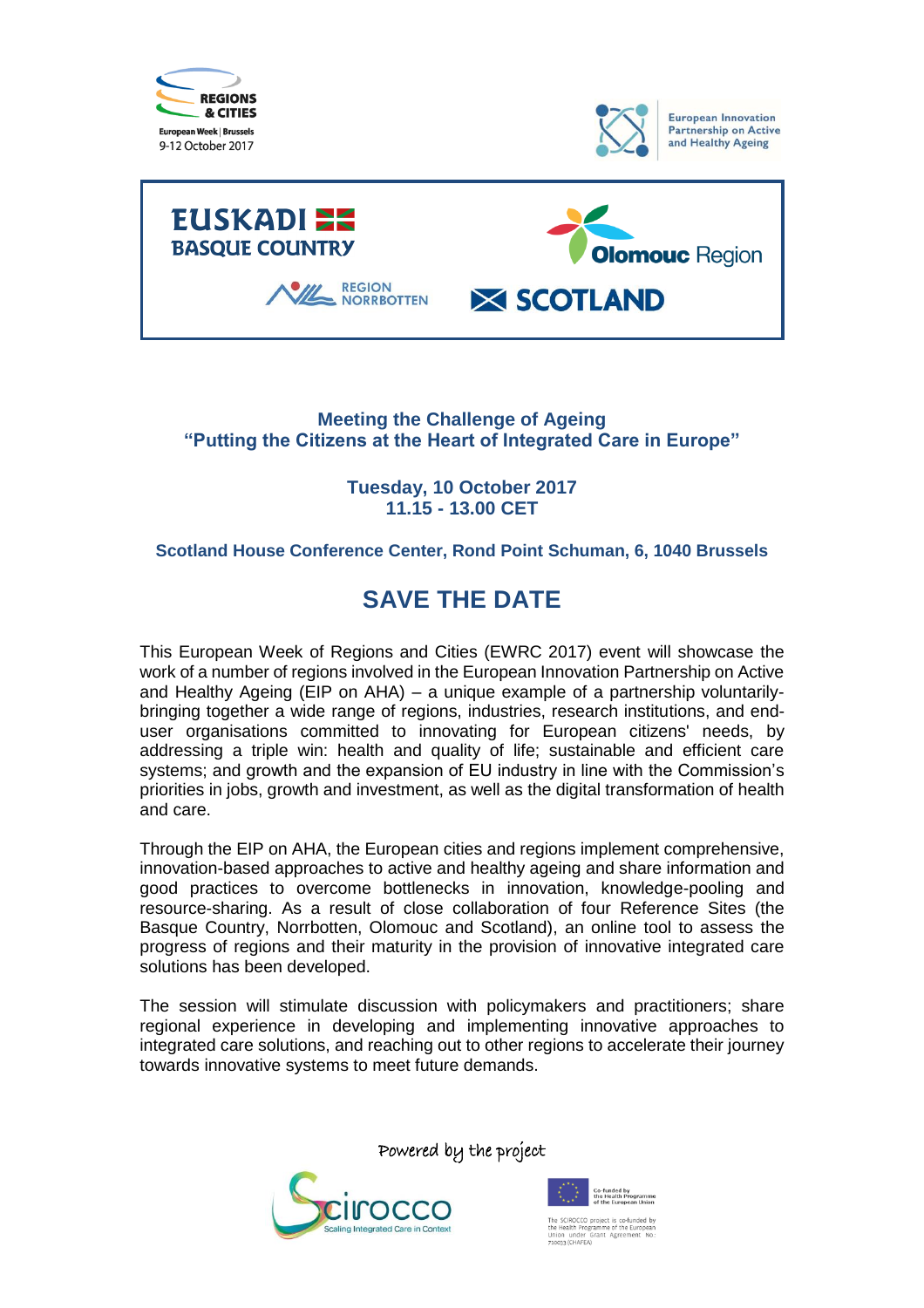





#### **Main messages**

- Putting citizens at the heart of integrated care can unlock the potential of innovation and build the capacities of European regions to address the challenge of ageing.
- Implementation and scaling up of integrated care solutions requires understanding and readiness of the environment that would enable adoption of these solutions.
- Assessing the readiness of a system of care to innovate e.g. with integrated care, helps to build resilience in regions and cities.

**AGENDA – 10 October 2017, Scotland House Conference Centre**

Powered by the project





The SCIROCCO project is co-funded by<br>the Health Programme of the European<br>Union under Grant Agreement No.<br>710033 (CHAFEA)